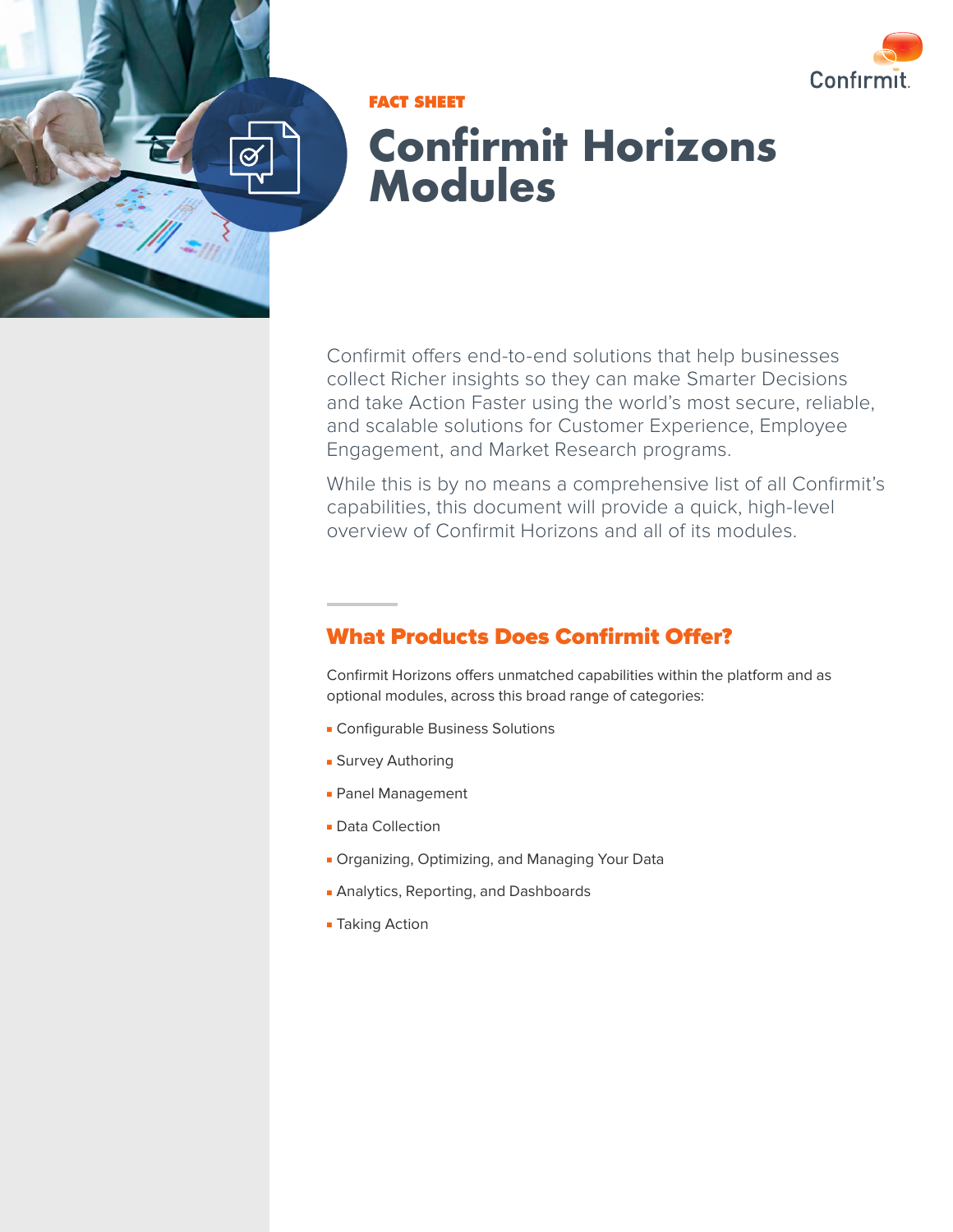#### Confirmit's Configurable Business Solutions

- **Account Health:** Confirmit Account Health is a highly configurable solution designed to empower your team to understand your accounts' health and manage revenue risks collaboratively, from the frontline all the way through executive management. Pulling together traditionally disparate sources of customer data and feedback, Account Health provides members of your team with complete visibility into areas of the business that may threaten their success. Powerful dashboards deliver insights to the right people at the right time through easily understandable "headlines" tailored to the user's sphere of influence. **[Read More](https://www.confirmit.com/library/product-info-voc-b2b-account-health-i2a/?kui=GDUM1fB6V3bNMqEqNjzNHw)**
- **Employee Pulse:** Confirmit Employee Pulse empowers every part of your business to quickly collect the insights they need, when they need them. Configured according to rules that you define you can run Pulse surveys that measure your company's overall organizational health, team programs that measure department or team effectiveness¬, and on-demand surveys enabling managers and divisions to get feedback on-demand, reacting to situations as they occur. **[Read More](https://www.confirmit.com/library/product-info-voe-employee-pulse-factsheet-i2a/)**
- **FastTrack for Contact Center:** FastTrack for Contact Centers is a customized customer feedback solution specifically designed for contact centers to rapidly improve the customer experience. With Confirmit FastTrack for Contact Centers you'll get a pre-configured program designed on best practice principles, fully automated customer surveys designed specifically for call centers and configured to complement your brand, real-time, role-based reporting, and immediate alerts notifying the right people about customer issues that may arise. **[Read](https://www.confirmit.com/library/product-info-voc-fasttrack-factsheet-g11a/)  [More](https://www.confirmit.com/library/product-info-voc-fasttrack-factsheet-g11a/)**
- **Ad-hoc Research:** Research teams increasingly need quick analysis of large numbers of ad-hoc projects. They need to be able to easily generate content for presentation of results. Confirmit's ad-hoc research solution provides easy configuration and automated generation of research reports, including flexible end-user interaction with the data through crosstabs and other visualization options. **[Read More](https://www.confirmit.com/library/product-info-voc-fasttrack-factsheet-g11a/)**

## Survey Authoring

- **Survey Designer:** With Confirmit Survey Designer, you can easily create surveys leveraging a huge range of features to increase response rates, including dozens of innovative question types, multimedia clips, and a powerful array of feedback methods, all designed to engage your audiences and capture the insights you need. **[Read More](https://www.confirmit.com/library/product-info-insights-survey-designer-g4a/)**
- **Translation:** Confirmit surveys can be deployed in any language, including Unicode, double-byte characters, and right-to-left script. Although we don't directly provide translation services, our translation module streamlines the process by providing your translators with a highly secure side-by-side window interface to capture the translation.

#### Panel Management

**- Panel Management: Confirmit's Panel** Management makes it easy for you to develop and maintain high-quality panels, leverage powerful sampling capabilities, and design customized panelist portals. Best of all, Confirmit Panel provides respondents with a seamless mobile portal experience. This easy-to-use, but powerful tool gives your panelists access to the most important features right from their mobile device. Beyond the basics, Confirmit Panel App includes the latest technologies to improve the speed, quality, and depth of the data. With Panel App's GPS location and beacon triggering, for example, you can easily launch a survey and capture customer location data in-the-moment. **[Read More](https://www.confirmit.com/library/product-info-insights-panel-factsheet-g9a/??kui=v9iYAMj-xQFzPMNbNmnXRg)**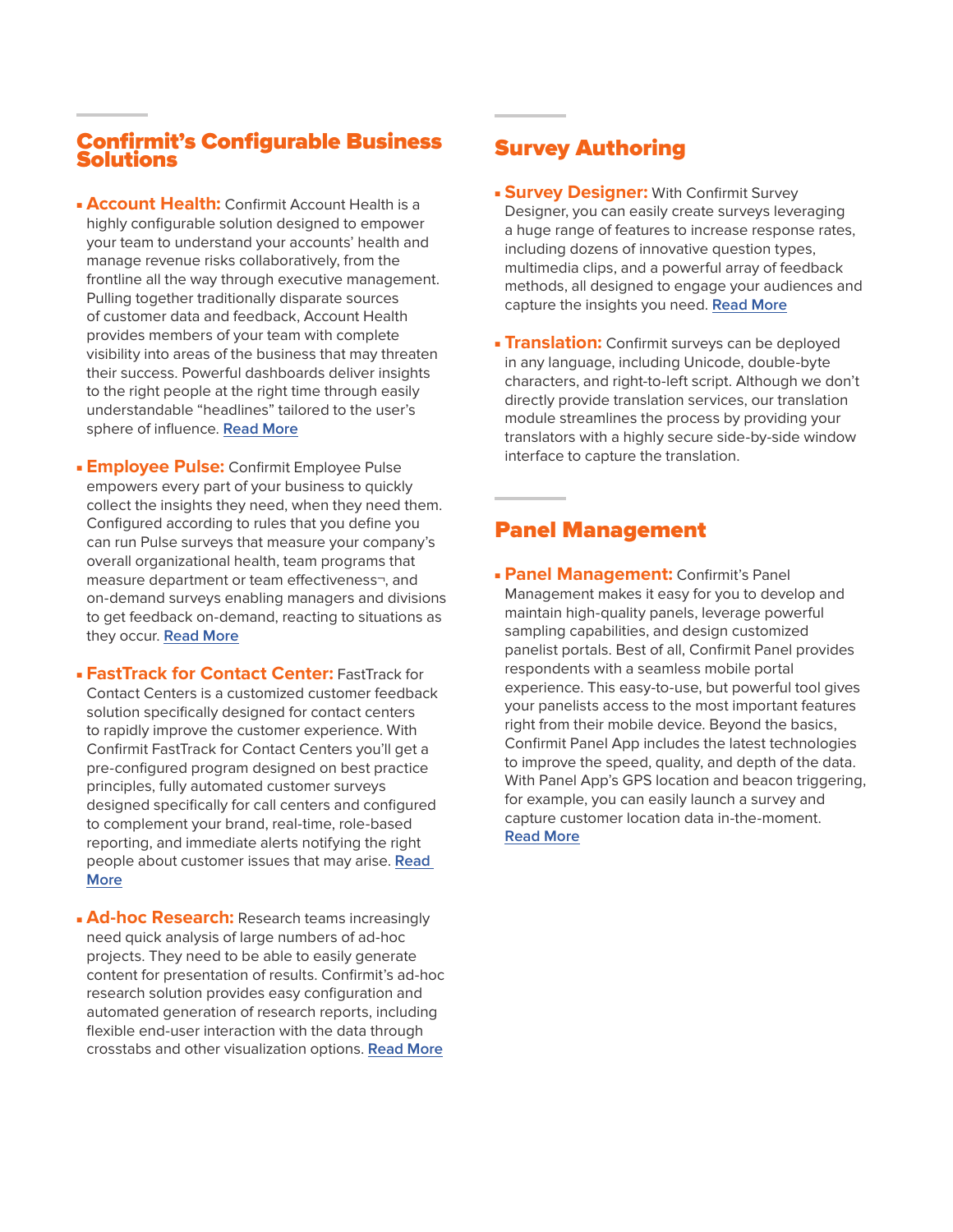## Data Collection

- **Multi-Mode Surveys:** Confirmit makes it easy for users to author a survey once, then deploy it across your preferred channels, such as web, CAPI, telephone, mobile, and paper. This ensures the most efficient use of your time while maximizing results.
- **CATI:** Confirmit CATI is the telephone interviewing module of Confirmit Horizons™. Confirmit CATI supports a wide range of automated dialer options to increase the rate of connected calls. Solutions range from simple click-to-dial VoIP integrations to industry leading CATI dialers. With Confirmit CATI, you can manage all aspects of your projects, including quotas to make the most from your sample, and ensure that interviewer time is utilized effectively. This comprehensive solution also makes it easy to manage quality and productivity with real-time dashboards, reports, and a variety of quality control features such as live monitoring and recorded interview playback. **[Read More](https://www.confirmit.com/library/product-info-mr-cati-factsheet-e4a/)**
- **CAPI:** Confirmit CAPI (Computer Assisted Personal Interviewing) is designed for face-to-face or field interviewing. It enables you to engage in feedback and research programs regardless of where respondents are located. You can effectively and efficiently manage a widely dispersed field force, and provide your interviewers with access to the same sophisticated survey capabilities offered by Confirmit's online solutions. **[Read More](https://www.confirmit.com/library/product-info-mr-capi-factsheet-h4a/)**
- **AskMe:** Confirmit AskMe<sup>™</sup> is a mobile survey app that makes it easy and convenient for respondents to complete your surveys. Surveys are designed and deployed just like any other survey, and then available in-app on the respondent's mobile device or on your kiosk device, perhaps located in-store or in specific office locations. You can brand the app with your corporate look and feel, and best of all, AskMe works offline! So regardless of the quality of the responders Internet connection, your survey responses won't be lost – even if they contain multimedia such as photos or videos. **[Read More](https://www.confirmit.com/library/product-info-insights-askme-factsheet-g4a/)**
- **Mobile SDKs:** If you have your own mobile app already, it's easy to integrate the power of Horizons into your app. Our SDKs enable your app developers to plug in the full power of surveys that can be available offline, using Confirmit technology to render the survey in-app, or to build their own feedback interface native to their app user experience, but still push the data collected into Horizons for analysis. **[Read More](https://www.confirmit.com/library/ebook-insights-confirmit-mobile-ebook-h7a/)**
- **Digital Feedback:** With Confirmit you are able to design powerful, engaging surveys, test and deploy them through a wide variety of channels, including your website. Confirmit Digital Feedback helps you turn your website traffic into real-time insights. With Confirmit, unobtrusive and highly-targeted intercept surveys can be displayed according to your requirements, encouraging visitors to provide feedback, including, but not limited to: website usability, transaction satisfaction, and cart abandonment. Confirmit's Digital Feedback technology is flexible, allowing you to leverage a wide variety of survey types and features so you can engage the maximum number of respondents with ease. And best of all, managing Digital Feedback is easy with Confirmit, so you don't have to rely on web developers every time you need a change! **[Read More](https://www.confirmit.com/library/product-info-voc-digital-feedback-factsheet-i10a/?kui=Wkkoe_vWUG0QZ7lBylKX5A)**
- **Integrations & APIs:** True insights from Market Research, Voice of the Customer, and Employee Engagement programs rely on the ability to correlate and integrate the information with other areas of your business, such as platforms for Customer Relationship Management, product management, Enterprise Resource Planning, or accounting. Confirmit APIs act as a window into Confirmit Horizons, allowing third-party systems to interface with Confirmit's software platform to allow you to generate more actionable business insight by combining data from multiple supplemental data sources. **[Read More](https://www.confirmit.com/library/product-info-insights-api-factsheet-i5a/)**
- **Horizons Scan: Paper questionnaires remain a** key tool for some research and feedback teams, particularly for projects that target hard-to-reach demographic groups. Confirmit Horizons Scan gives you access to the same sophisticated functionality for paper surveys as for all your other research channels. You can efficiently automate the entire data entry process and manage workflow from all your paper surveys. This saves time and money, and reduces errors compared to manual, keyed entry methods. Users are able to define the areas from which data is extracted; what editing and verification operations are required; and how this work should be carried out by the system. Most importantly, all the data you collect can be easily integrated with data from your other feedback and research channels. This reduces silos and ensures you're able to build a clear picture of all your data. **[Read More](https://www.confirmit.com/library/product-info-mr-scan-factsheet-d1a/)**

To learn more about our survey design and data collection capabilities beyond these brief summaries, **[click here to download the Survey Design and Data](https://www.confirmit.com/library/ebook-insights-survey-design-data-collection-h6a/?kui=FS6LR7e6V4LEzjWPOZb11g)  [Collection eBook](https://www.confirmit.com/library/ebook-insights-survey-design-data-collection-h6a/?kui=FS6LR7e6V4LEzjWPOZb11g)**.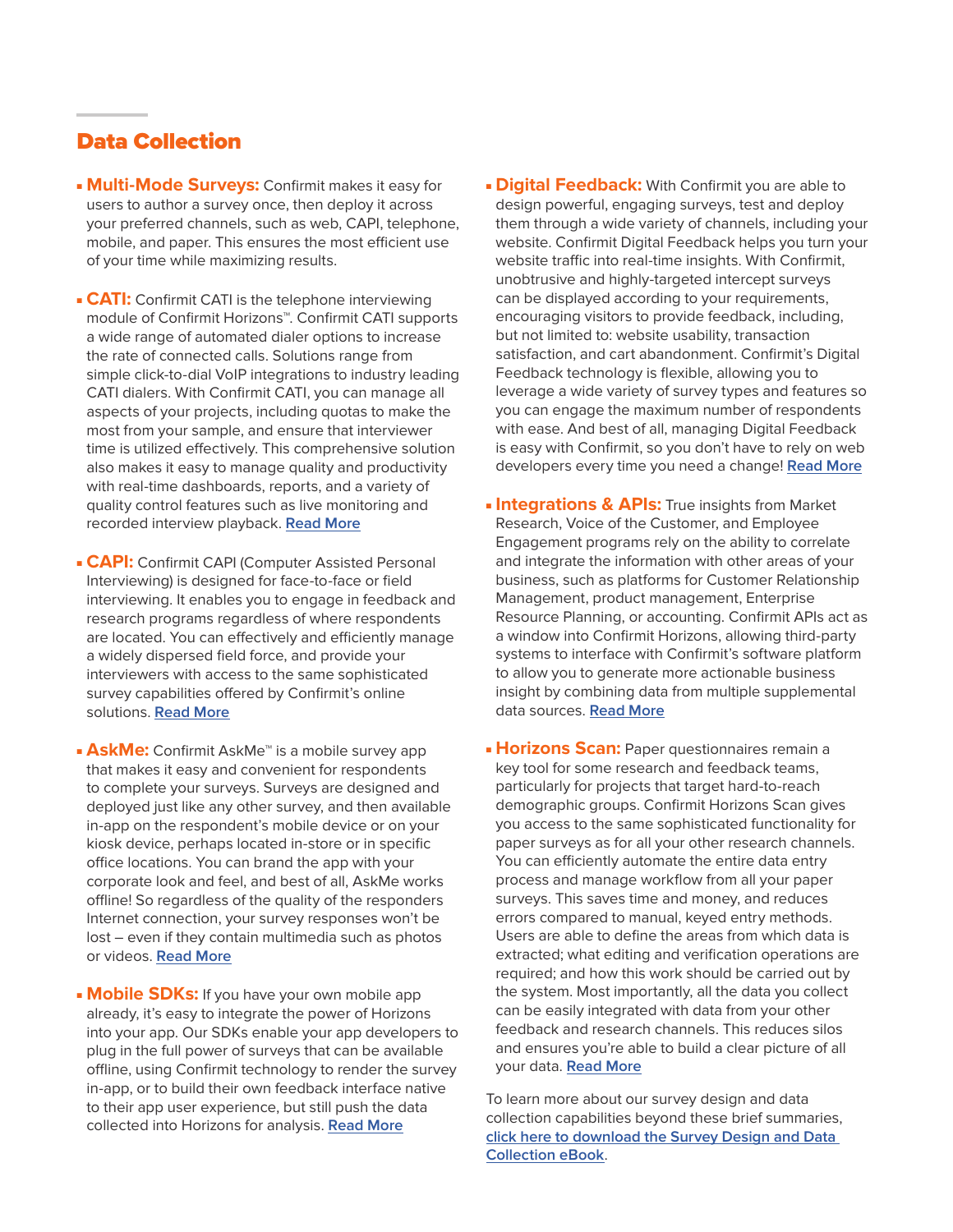## Organizing, Optimizing, and Managing Your Data

- **SmartHub:** With Confirmit SmartHub you can easily capture and map all data from all your customer touchpoints and third party integrations in an intelligent hub. By moving beyond simple survey results and adding customer data such as call center interaction, social media, and past-purchase information, you can generate new insights and initiate tactical and strategic actions to drive business performance improvements. **[Read More](https://www.confirmit.com/library/product-info-insights-smarthub-voc-factsheet-g4a/)**
- **Hierarchy Management:** Effectively managing hierarchies, such as staff hierarchies, product hierarchies, and even geographic hierarchies, is imperative for quality and integrity of data collection and reporting for most Voice of the Customer, Voice of the Employee, and Market Research programs. Confirmit Hierarchy Management provides an easyto-use interface for building, verifying, updating, and maintaining hierarchies so your programs can produce the highest quality results. **[Read More](https://www.confirmit.com/library/product-info-insights-hierarchy-management-g1a/)**
- **Model Builder:** Exploring your text data is so much easier with categorization models built with Confirmit Model Builder. You can keep track of the key issues that impact your business by creating and maintaining your own categorization model for Text Analytics. This ensures you're keeping on top of how your customers are really feeling, through their open ended comments, social media posts, chat interactions, IVR transcripts or any other text data you may capture. Model Builder speeds up the process of building and maintaining your models, such as model versioning, easy identification of uncategorized comments, and powerful topic discovery. **[Read More](https://www.confirmit.com/library/product-info-insights-genius-factsheet-g4a/?kui=cjxs7riLxokXoKg3C567xw)**

**Concept Miner:** Using the latest AI techniques, Concept Miner facilitates new topic discovery and extraction from your text data. Concept Miner is a component of Model Builder that removes all the guess work involved in building and maintaining your text analytics models. It makes it easy for users to quickly identify and understand key topics and insights that may otherwise have been hidden within your text data. Concept Miner surfaces all potential topics in your text, and you choose which ones should become tags that are available in Model Builder. You can then use them in Model Builder for even quicker creation of your categorization model. **[Read More](https://www.confirmit.com/library/product-info-insights-genius-factsheet-g4a/?kui=cjxs7riLxokXoKg3C567xw)**

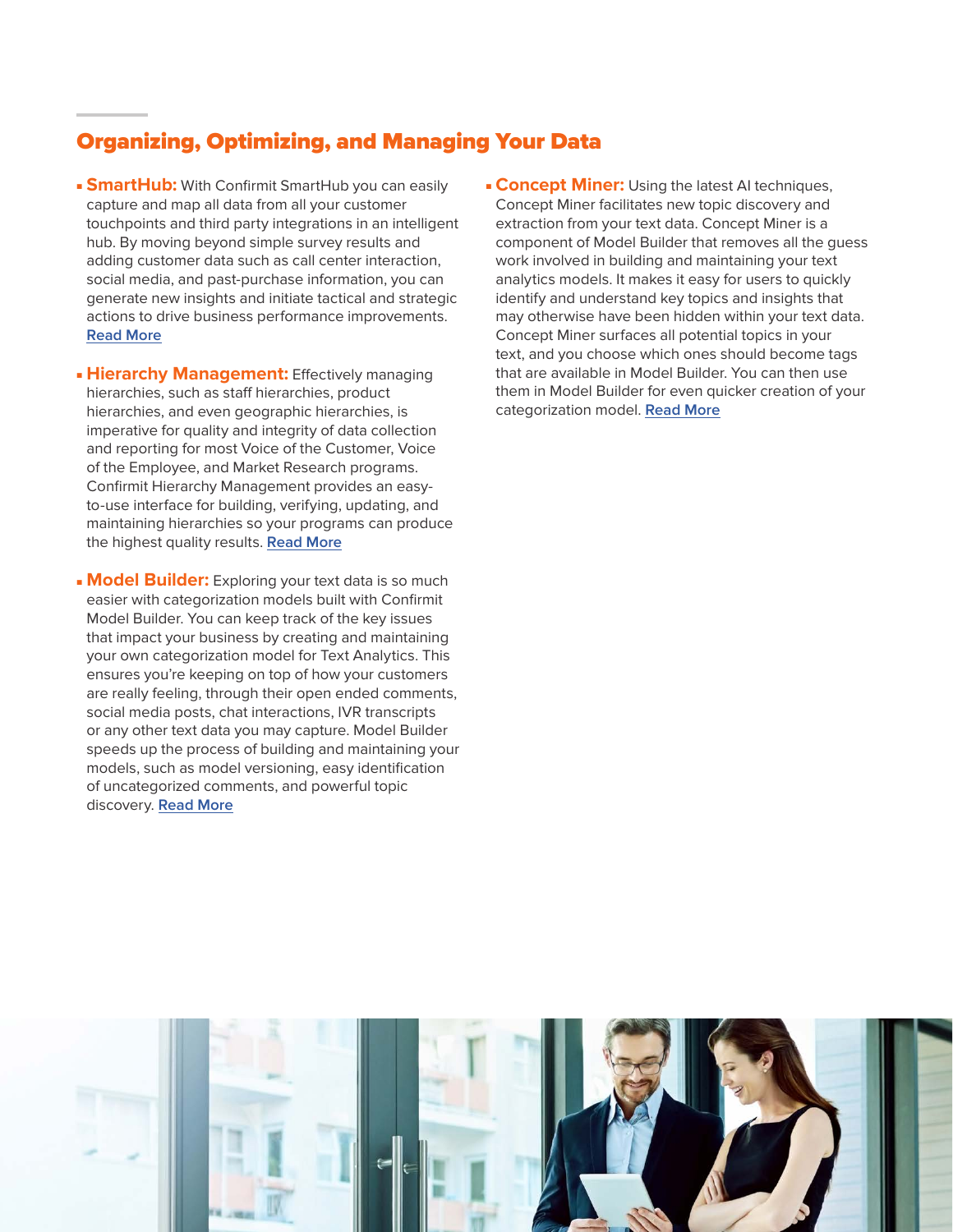## Analytics, Reporting, and Dashboards

#### ■ **Analytics, Reporting, and Dashboards:**

Confirmit has a comprehensive array of easy-to-use reporting and analysis capabilities designed to meet your unique business needs. Our solution's capabilities are divided into two categories:

- Configurable, out-of-the-box reports, analysis, and dashboards: These are predesigned based on best practice by a team of experts to ensure streamlined, rapid implementation and insight delivery. The solutions are intuitive and designed to engage the users across your organization. Best of all, they can be configured according to your unique business needs and ensure the right insights are delivered to the right people at the right time.
- Customizable reporting, analysis, and dashboard design: Confirmit makes the complex simple, helping you to deliver customized end-to-end user experiences with integrated workflows across data capture, analysis, exploration, and taking action. The style properties are open so you can completely customize reports and dashboards to meet your style needs.
- **Genius Text Analytics: Confirmit Genius is an** advanced Text Analytics platform that uses the latest Machine Learning technologies to help you draw meaning from unstructured content. Confirmit Genius enables you to easily combine structured data from surveys with the depth of insight and unprecedented level of detail available in text data, such as openended feedback, providing insight into the 'why' behind the customer/consumers' survey responses. **[Read More](https://www.confirmit.com/library/product-info-insights-genius-factsheet-g4a/?kui=cjxs7riLxokXoKg3C567xw)**
- **Genius Social Analytics: Genius Social Analytics** helps you review and analyze unsolicited social media feedback from consumers, markets, and employees to better understand their opinions about your company, brands, products, and trends that impact your business. In this way, you can gain insight into consumer and employee wants, needs, and behaviors that can help you improve your Customer and Employee Experience while driving your business goals. Of course, it does not end with feedback about your company. Genius Social Analytics also feeds competitive intelligence and market research by helping you monitor and analyze comments about your competitors, their products, and general market trends giving you a significant competitive edge. **[Read More](https://www.confirmit.com/library/product-info-insights-social-analytics-factshe-i8a/)**